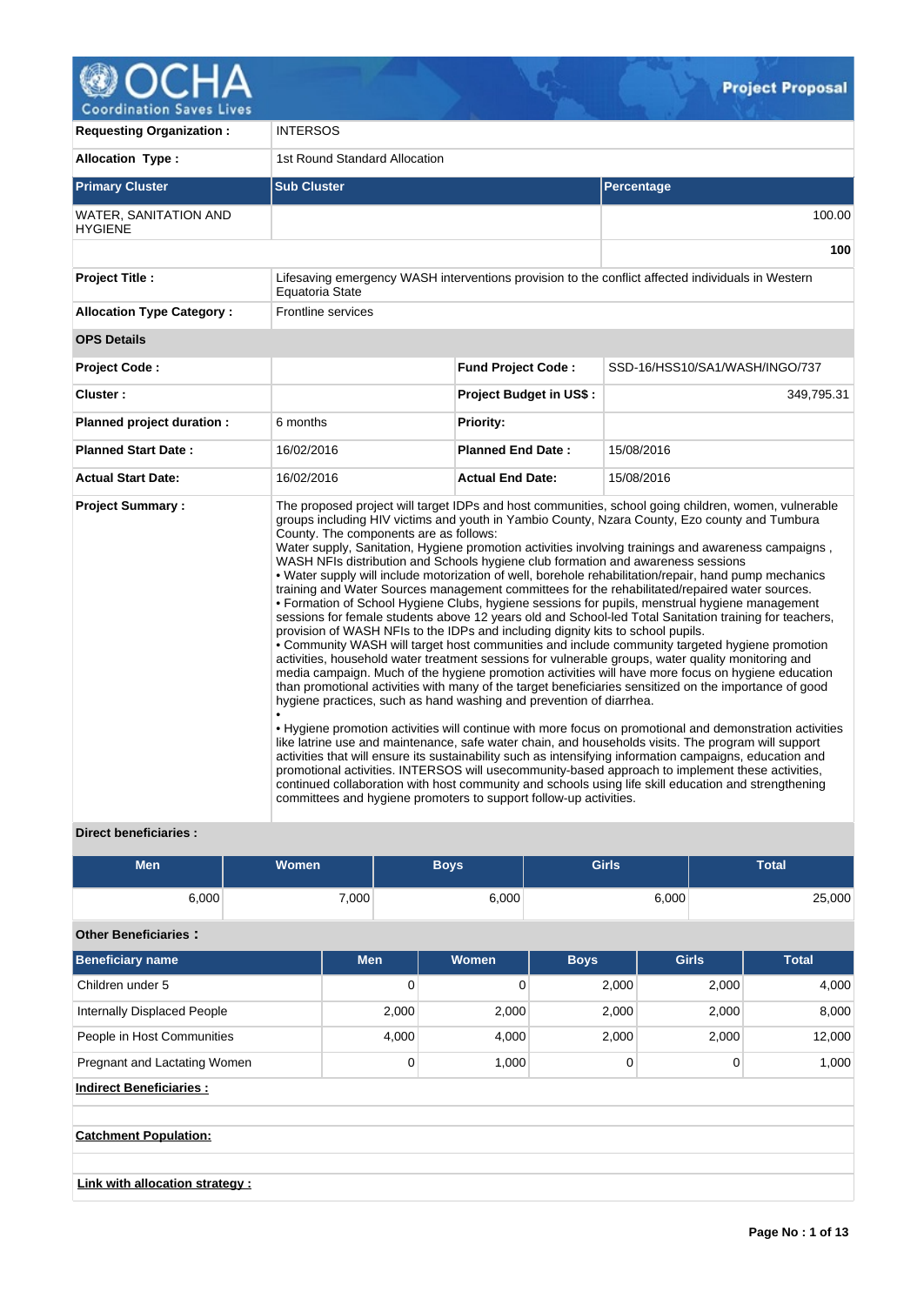This project will directly address emergent WASH needs in 4 counties of Western Equatoria, especially three counties which are designated as 'level 1' area (Yambio, Ezo and Tambura), and therefore it does have direct linkage with allocation strategy.

## **Sub-Grants to Implementing Partners :**

| <b>Partner Name</b> | <b>Partner Type</b> | <b>Budget in US\$</b> |
|---------------------|---------------------|-----------------------|
|                     |                     |                       |

## **Other funding secured for the same project (to date) :**

| Other Funding Source | <b>Other Funding Amount</b> |
|----------------------|-----------------------------|
|                      |                             |

#### **Organization focal point :**

| <b>Name</b>           | <b>Title</b>           | <b>Email</b>                        | <b>Phone</b> |
|-----------------------|------------------------|-------------------------------------|--------------|
|                       |                        |                                     |              |
| Kalim UI Masih        | <b>Head of Mission</b> | south.sudan@intersos.org            | 0923133819   |
| Taka Nakahara         | Programe Coordinator   | Programme2.south.sudan@intersos.org | 0956537651   |
| <b>Okeng Emmanuel</b> | <b>WASH Manager</b>    | Wash.wes.south.sudan@intersos.org   | 0952 070447  |

## **BACKGROUND**

#### **1. Humanitarian context analysis**

Western Equatoria is one of the ten states of the Republic of South Sudan, with a population of 619,029 people: 318,469 male, 300,586 female (statistic yearbook for South Sudan 2010, SSCCSE). The state has ten counties: Mvolo, Maridi, Mundri East, Mundri West, Nagero, Ezo, Tambura, Ibba, Nzara and Yambio.

The 21 years of war, which ended in 2005, attacks by the Lord's Resistance Army (LRA), which started in late 2006, and the recent conflicts caused many people to flee their land reducing livelihood possibilities and overburdening existing water and sanitation infrastructure. The conflict which erupted in December 2013 and the conflicts which started in July 2015 in WES increased the number of displaced population. Furthermore, marginalised counties are characterized by insecurity and poor infrastructures, especially insufficient access to improved water and sanitation facilities.

There are two refugee settlements in Western Equatoria: Makpandu refugee settlement in Yambio County and Napere refugee settlement in Ezo County. The two settlements are currently hosting some 7,500 refugees from DRC and CAR. Refugees have also settled in other areas in the state, for example in Source Yubu (483), Tambura (938) and Nzara (569) and in total the number of refugees in the state reaches 15,000 refugees.

The current conflicts has left many IDPs in WES scattered in many areas of the state, with large numbers currently displaced in Ezo, Tambura, Nzara,Yambio town outskirts, Mundri, Maridi and Source Yubu. Most IDPs are integrated with host communities competing with them over limited water resources, without sufficient space and limited sanitary facilities. The hygiene situation in the IDP settlements and host communities is poor, an effect of weak hygiene understanding and appreciation coupled with crowded living environment.

From 2006, more than 100,000 people have been displaced, 846 people killed by LRA, 55 people killed by ethnic conflicts and 13 abducted. Insecurity remains a great challenge in the state, although the frequency of attacks by the LRA has ended in the last years. However insecurity situations involving massive displacement, killings, abduction of youth, lootings and destruction of properties continued in the state up to date.

In Yambio County, the interagency fact finding assessment was conducted in 6 residential areas around Yambio town to determine the level of damage suffered by the population due to burning of houses, massive looting, displacement, which occurred in the period 7–11 December 2015, when the government military clashed with armed youth group in Yambio town. The assessment team visited two areas; Nayule and Akorogbodi, which host IDPs from the most insecure areas of Ikpiro, Hai-tarawa, Asanza 1and Asanza 2. It is estimated that 10,000 individuals have been affected by the conflict among which 8,000 remain in displacement and have not returned to their own homes due to insecurity.

About 200 homes were burnt down in Ikpiro area, while several hundred homes have been looted. The State government already started identifying and collecting the looted property from homes of suspects, for return to the rightful owners. Many families have been made vulnerable by this conflict; some have been severely violated, lost lives, assets, homes and their means of livelihoods. Generally, WES continues suffering humanitarian crisis since July 2015 and calling upon urgent humanitarian emergency support

#### **2. Needs assessment**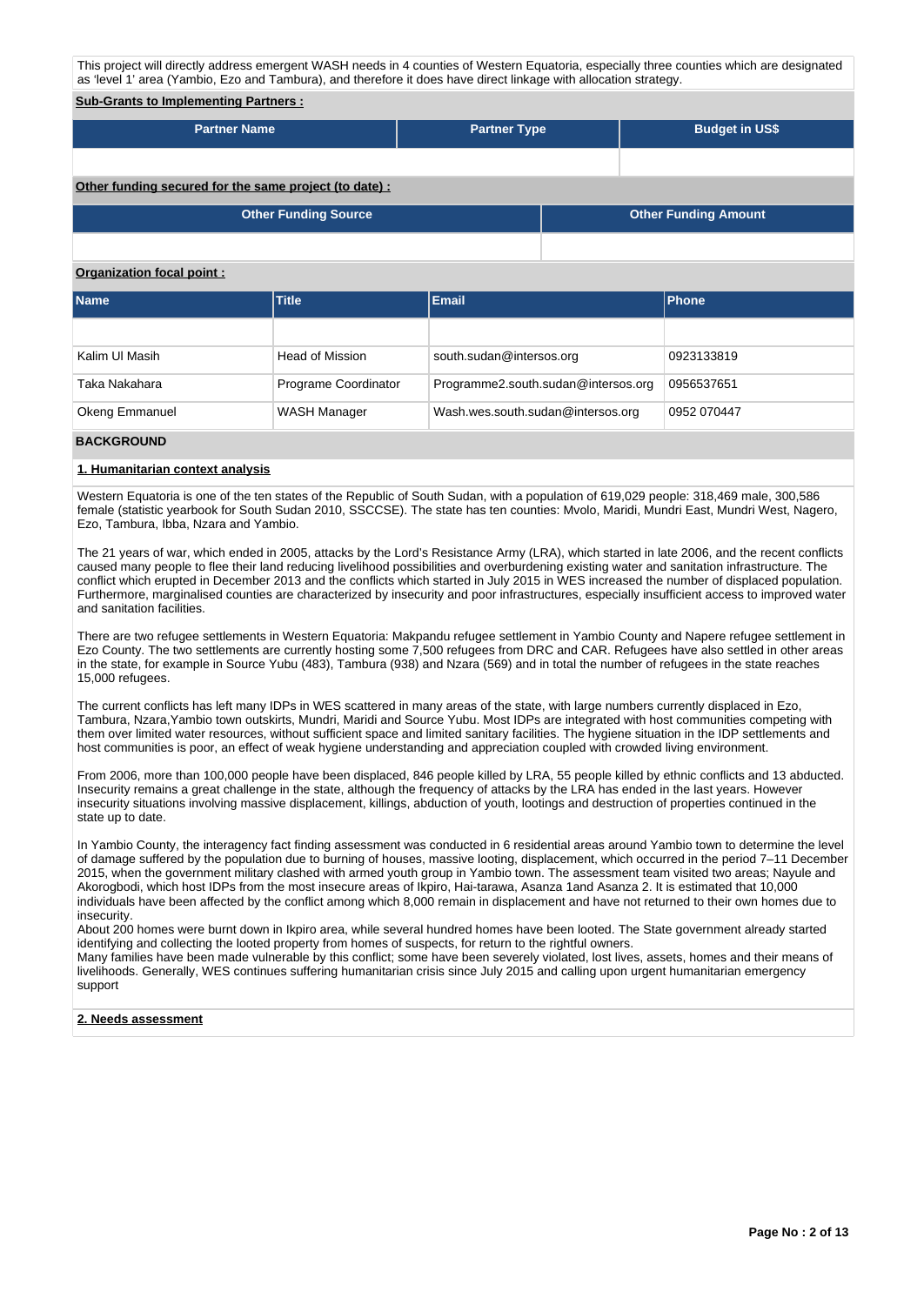INTERSOS has been working in Western Equatoria since 2009, initially as a partner with UNHCR in the refugee settlements, covering many different sectors including WASH, protection, livelihood and camp management. In 2010 and 2011 INTERSOS started working for the host communities and IDPs through three projects in WASH in partnership with UNICEF, BSF and CHF. The projects aimed at increasing access to water and sanitation for host communities and IDPs, and to increase awareness and appreciation for the importance of hygiene.

Thanks to these previous experiences, INTERSOS has identified few major challenges which communities in western Equatoria are facing on daily basis, mainly in water supply, which is clearly not sufficient. Existing boreholes have not been rehabilitated in a long time, DWSS does not have spare parts for rehabilitations and the ones which are being repaired by non-governmental WASH partners do not meet the demand. In Bangasu payam in Yambio county there are 48 boreholes, out of which according to DWSS only 20 (41%) are functional, which makes an average 732 people using one borehole. In Sakure payam in Nzara County, there are only 10 boreholes in total, out of which 50% is not functional. With a population of 14,946, it makes nearly 3,000 people using one borehole. In Andari payam, Ezo County, this ratio is nearly 2,000 people (population of 11,472, 12 boreholes with 50% broken). Communities fetch water from streams and unprotected springs, with no treatment at household level.

In WES, most IDPs live within host communities. The hygiene awareness of the population in Western Equatoria is still low, particularly in areas outside the main towns, within population from quite isolated rural areas along the border with DRC. INTERSOS is working to make hygiene promotion a larger part of every WASH intervention. The reason behind this is the fact that improving access to water and sanitation alone is not sufficient to improve the health of the population or the sustainability of water and sanitation facilities.

Access to improved water sources for the population in Western Equatoria is around 40 % (UNICEF survey 2007). The majority of the population is dependent on streams, some seasonal in nature. The lack of protected water sources is currently keeping many children away from school because thirst makes children reluctant to focus on classes, thus as many negative aspects.

The hygiene awareness of the population in Western Equatoria is low, particularly in areas outside the main towns, and among the IDP populations, which often come from quite isolated rural areas along the border with DRC. A KAP household survey which Intersos undertook in Ezo showed that only 38% of the households washed their hands with soap after defecating/urinating.

#### **3. Description Of Beneficiaries**

The beneficiary caseload for the proposed project will include people from different backgrounds, majorly IDPs, returnees and host communities. With much geographical flexibility depending on the current situation, the project shall target populations indicated in four counties, which are Yambio, Ezo, Nzara, and Tambura comprising majorly of IDPs integrated with host communities whose main economic activity is farming.

INTERSOS will focus on vulnerable groups of women, who will be identified during implementation of the activities by INTERSOS WASH Team working with communities on daily basis. Also the needs of menstruating girls will be tackled Special focus will be put on schools in the localities of concern, in the four priorities counties.

Given there are many duplication of beneficiaries expected in the project activities (for example, people received NFIs can also be benefitted from radio campaign) we just counted 5,000 families = 25,000 individuals (beneficiaries of NFI distribution) as beneficiaries for all the project, while we expect we can reach those beneficiaries more than 1 time, and possibly much larger populations especially via media campaign.

#### **4. Grant Request Justification**

Access to safe water is still a concern in Western Equatoria. The majority of the population in Sakure, Andari and Bangasu payams fetch water from streams, which is not fit for drinking. Diarrhoeal diseases are very common. According to DWSS (December 2014), nearly 50% of hand pumps in the payams of proposed operation are not functional, and the few functional hand pumps can only supply water to selected few. With repairs and rehabilitation of boreholesand motorization, the aim is to provide sustainable provision of safe drinking water with focus on areas where no other safe water sources are available, to reduce the incidence of WASH related diseases. INTERSOS aims at improving access to low-cost, environmentally sustainable and operation-and-maintenance-friendly water sources

To ensure that the intervention is suitable to the current situation in the areas of concern, water sources will be assessed and included in the project on a rolling basis, in close collaboration with DWSS. Water point's repairs, rehabilitations will be outsourced to the outside supplier, which will be closely monitored and supervised by INTERSOS WASH Technician and DWSS staff. Motorization ofwells will proceed with yield assessment to avoid wasting resources for unsustainable yield.

Especially the formation and training of Water User Committees will provide the sustainability and strengthening of the Operation & Maintenance system of water sources, as a community-led approach to increase resilience to adequately deal with emergencies and with the aim to create a strategy for reduction of borehole spare parts subsidy, taking into special consideration the active participation of women in the decision making processes. A Water User Committee (WUC) will be formed in all locations where INTERSOS will take care of water sources (motorized boreholes, and rehabilitated boreholes) to ensure maintenance and sustainability of the water sources. INTERSOS will also organize three trainings for hand pump mechanics in the three payams of operation. The workshops will concern hand pump repair and maintenance, and go more in-depth on the technical issues.

Schools are usually very crowded places where the spreading of micro-organisms that cause diseases is very common. When water, sanitation and hygiene conditions are poor, instead of safeguarding children from transmission of infectious diseases, school environment becomes a health hazard. Therefore, hygiene education has to go hand-in-hand with safe and well maintained water and sanitation facilities to make schools safe places for children's development.

To ensure sustainability of hygiene awareness in schools, INTERSOS shall initiate formation and training of 4 School Hygiene Clubs in 4 schools selected for intervention in the three payams. Each Club will be established by 15 pupils and 1 teacher, who will be equipped with specific knowledge and booklets on hygiene promotion. Training on School-led Total Sanitation for teachers will be organized to equip them with tools to work with their students. INTERSOS WASH Team will visit all the schools in the three payams and carry out hygiene promotion sessions according to the life skills-based hygiene education method. Context specific hygiene and sanitation posters and pamphlets will be designed in consultations with beneficiaries and distributed during the training sessions.

#### **5. Complementarity**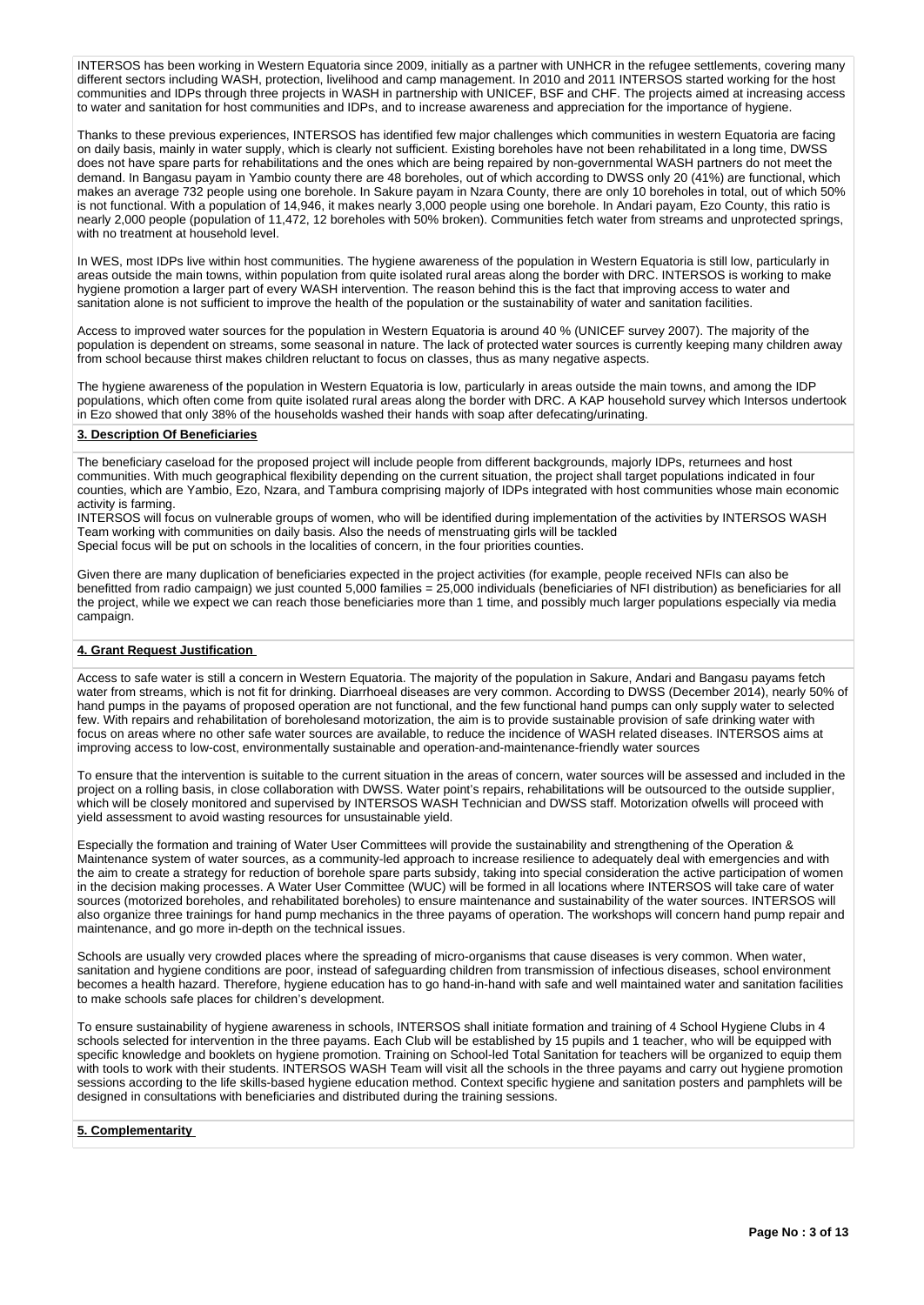The integration between the short term relief and recovery operation with long term preparedness and development interventions has particular emphasis in INTERSOS's core focus of engagement. Though the action is mainly emergency response in its nature, it also have activities which can contribute to more long-term development like rehabilitation of boreholes and water points as well astraining of village water management committees and hand pump mechanics. The intervention is meant to improve, in the short run, the availability of water, and in the medium term to enhance the capability of the beneficiaries to recover faster from the current emergency and regain normal livelihood. The activities implemented in Western Equatoria State (Ezo, Yambio and Zara) with support from UNICEF will have a complementary approach to the program that will be executed by this CHF funds.

The project will have a strategic synergy with future water and sanitation intervention, to be carried out in the same counties funded by UNICEF in the next PCA, which will be complementary to this proposed emergency WASH intervention.

INTERSOS is also about to re-launch its Education in Emergency activities in Yambio, which will have positive synergy effect with this projectstrengthening the Hygiene Promotion in Schools component. INTERSOS Programme Coordinator responsible for WASH will have weekly meetings with Education Coordinator to ensure effective coordination for maximum impact of the activities and optimization of available resources.

INTERSOS also has acknowledged experience in NFI response in the country. For last two and a half years, INTERSOS NFI unit conducted/joined 40 distributions, with total beneficiaries of almost 322,000 conflict IDPs throughout the country, with rich experience for response in Opposition area. INTERSOS Programme Coordinator coordinates WASH section and NFI section at the same time, therefore ensures successful implementation of emergency WASH-NFI intervention, with close coordination with NFI actors in the state.

## **LOGICAL FRAMEWORK**

#### **Overall project objective**

Provide lifesaving WASH services to affected populations in high priority areas in the Western Equatoria State, South Sudan

| <b>WATER, SANITATION AND HYGIENE</b>                                                                                                                |                                                                                                                                                        |                                 |
|-----------------------------------------------------------------------------------------------------------------------------------------------------|--------------------------------------------------------------------------------------------------------------------------------------------------------|---------------------------------|
| <b>Cluster objectives</b>                                                                                                                           | <b>Strategic Response Plan (SRP) objectives</b>                                                                                                        | <b>Percentage of activities</b> |
| CO1: Affected populations have timely<br>access to safe and sufficient quantity of<br>water for drinking, domestic use and hygiene<br>(SPHERE)      | HRP 2016 SO1: Save lives and alleviate<br>suffering through safe access to services and<br>resources with dignity                                      | 50                              |
| CO2: Affected populations are enabled to<br>practice safe excreta disposal with dignity in<br>a secure environment                                  | HRP 2016 SO1: Save lives and alleviate<br>suffering through safe access to services and<br>resources with dignity                                      | 30                              |
| CO3: Affected populations have knowledge<br>and appropriate behaviors to prevent and<br>mitigate WASH related diseases and practice<br>good hygiene | HRP 2016 SO1: Save lives and alleviate<br>suffering through safe access to services and<br>resources with dignity                                      | 20                              |
| as much as appropriate hygiene and sanitation practices will be promoted.                                                                           | <b>Contribution to Cluster/Sector Objectives</b> : This project fits with all Cluster Objective, as needs for provision of water is met in the project |                                 |
| <b>Outcome 1</b>                                                                                                                                    |                                                                                                                                                        |                                 |
| and domestic hygiene (15 l/p/day)                                                                                                                   | Affected people are ensured with safe, equitable, and sustainable access to sufficient quantity of water for drinking, cooking, and personal           |                                 |
| Output 1.1                                                                                                                                          |                                                                                                                                                        |                                 |
| <b>Description</b>                                                                                                                                  |                                                                                                                                                        |                                 |
|                                                                                                                                                     | Supply: Safe and equitable access to a sufficient quantity of water for drinking, cooking and personal and domestic hygiene.                           |                                 |
| <b>Assumptions &amp; Risks</b>                                                                                                                      |                                                                                                                                                        |                                 |
| Communities are willing to contribute actively<br>The environment remains stable and peaceful                                                       |                                                                                                                                                        |                                 |
| <b>Activities</b>                                                                                                                                   |                                                                                                                                                        |                                 |
| Activity 1.1.1                                                                                                                                      |                                                                                                                                                        |                                 |
| motorized system installed on a well                                                                                                                |                                                                                                                                                        |                                 |
| Activity 1.1.2                                                                                                                                      |                                                                                                                                                        |                                 |
| 10 boreholes repaired and 10 boreholes rehabilitated                                                                                                |                                                                                                                                                        |                                 |
| Activity 1.1.3                                                                                                                                      |                                                                                                                                                        |                                 |
| 32 hand pump mechanics trained                                                                                                                      |                                                                                                                                                        |                                 |
| Activity 1.1.4                                                                                                                                      |                                                                                                                                                        |                                 |
| Carrying out of bacteriological water analysis for the water sources of the targeted villages                                                       |                                                                                                                                                        |                                 |
| Activity 1.1.5                                                                                                                                      |                                                                                                                                                        |                                 |

training of water source committees

#### **Indicators**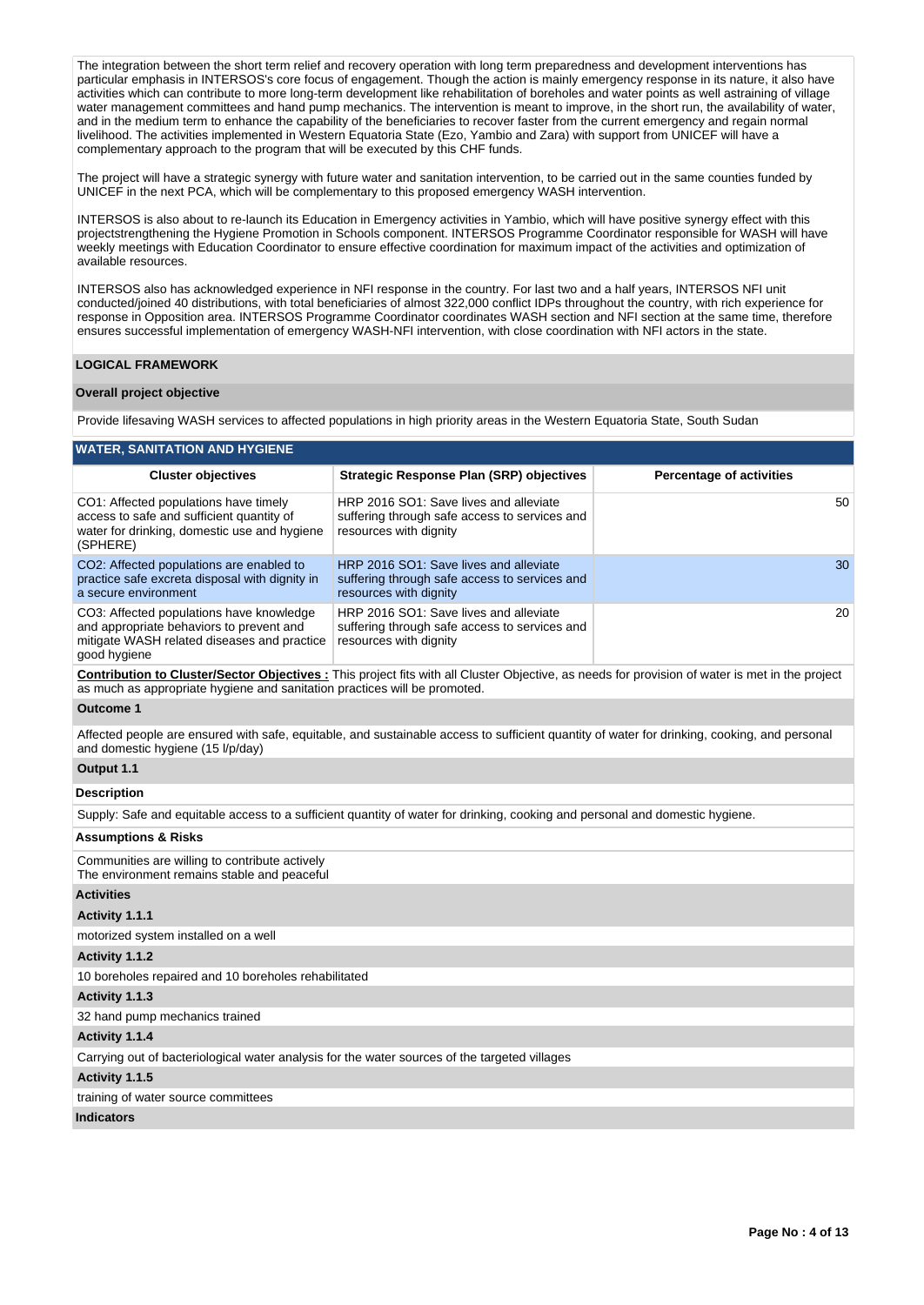|                                |                                                                                               |                                                                                                                                                 | <b>End cycle beneficiaries</b> | <b>End</b><br>cycle            |                   |              |               |
|--------------------------------|-----------------------------------------------------------------------------------------------|-------------------------------------------------------------------------------------------------------------------------------------------------|--------------------------------|--------------------------------|-------------------|--------------|---------------|
| Code                           | <b>Cluster</b>                                                                                | <b>Indicator</b>                                                                                                                                | <b>Men</b>                     | Women                          | <b>Boys</b>       | <b>Girls</b> | <b>Target</b> |
| Indicator 1.1.1                | WATER, SANITATION<br><b>AND HYGIENE</b>                                                       | Frontline # Number of emergency affected people<br>with access to improved water sources                                                        | 2,200                          | 3,600                          | 3,10<br>0         | 4,10<br>0    | 13,000        |
|                                |                                                                                               | <b>Means of Verification</b> : Field monitoring report, final report and photo documentation                                                    |                                |                                |                   |              |               |
| Indicator 1.1.2                | <b>WATER, SANITATION</b><br><b>AND HYGIENE</b>                                                | number of water source committee members<br>trained                                                                                             |                                |                                |                   |              | 180           |
|                                |                                                                                               | <b>Means of Verification:</b> training attendance list, final report and photo documentation                                                    |                                |                                |                   |              |               |
| Indicator 1.1.3                | <b>WATER, SANITATION</b><br><b>AND HYGIENE</b>                                                | Number of hand pump mechanics trained                                                                                                           |                                |                                |                   |              | 32            |
|                                | <b>Means of Verification:</b> training report                                                 |                                                                                                                                                 |                                |                                |                   |              |               |
| Indicator 1.1.4                | <b>WATER, SANITATION</b><br><b>AND HYGIENE</b>                                                | Frontline # of water points/boreholes rehabilitated                                                                                             |                                |                                |                   |              | 20            |
|                                | <b>Means of Verification</b> : field monitoring reports                                       |                                                                                                                                                 |                                |                                |                   |              |               |
| <b>Outcome 2</b>               |                                                                                               |                                                                                                                                                 |                                |                                |                   |              |               |
|                                | sanitary, user-friendly and gender appropriate                                                | Affected people have access to safe, sanitary, and hygienic living environment through provision of sanitation services that are secure,        |                                |                                |                   |              |               |
| Output 2.1                     |                                                                                               |                                                                                                                                                 |                                |                                |                   |              |               |
| <b>Description</b>             |                                                                                               |                                                                                                                                                 |                                |                                |                   |              |               |
|                                | access at all times, day and night.                                                           | Sanitation facilities: Adequate, appropriate and acceptable toilet facilities, sufficiently close to dwellings, to allow rapid, safe and secure |                                |                                |                   |              |               |
| <b>Assumptions &amp; Risks</b> |                                                                                               |                                                                                                                                                 |                                |                                |                   |              |               |
|                                | Communities are willing to contribute actively<br>The environment remains stable and peaceful |                                                                                                                                                 |                                |                                |                   |              |               |
| <b>Activities</b>              |                                                                                               |                                                                                                                                                 |                                |                                |                   |              |               |
| Activity 2.1.1                 |                                                                                               |                                                                                                                                                 |                                |                                |                   |              |               |
|                                | Construction of emergency family toilets                                                      |                                                                                                                                                 |                                |                                |                   |              |               |
| Activity 2.1.2                 |                                                                                               |                                                                                                                                                 |                                |                                |                   |              |               |
|                                | Provision of hand washing facilities                                                          |                                                                                                                                                 |                                |                                |                   |              |               |
| <b>Indicators</b>              |                                                                                               |                                                                                                                                                 |                                |                                |                   |              |               |
|                                |                                                                                               |                                                                                                                                                 |                                | <b>End cycle beneficiaries</b> |                   |              | End<br>cycle  |
| Code                           | <b>Cluster</b>                                                                                | <b>Indicator</b>                                                                                                                                | <b>Men</b>                     | <b>Women</b>                   | <b>Boys</b> Girls |              | <b>Target</b> |
| Indicator 2.1.1                | <b>WATER, SANITATION</b><br>AND HYGIENE                                                       | Frontline # of new latrines constructed                                                                                                         |                                |                                |                   |              | 40            |
|                                | <b>Means of Verification:</b> Field visit, Final report                                       |                                                                                                                                                 |                                |                                |                   |              |               |
| Indicator 2.1.2                | <b>WATER, SANITATION</b><br><b>AND HYGIENE</b>                                                | Frontline # of hand washing facilities constructed                                                                                              |                                |                                |                   |              | 40            |
|                                | <b>Means of Verification:</b> Field visit, Final report                                       |                                                                                                                                                 |                                |                                |                   |              |               |
| Indicator 2.1.3                | <b>WATER, SANITATION</b><br><b>AND HYGIENE</b>                                                | Frontline # of emergency affected people with<br>access to improved sanitation facilities                                                       | 50                             | 70                             | 60                | 60           | 240           |
|                                | <b>Means of Verification:</b> field monitoring report                                         |                                                                                                                                                 |                                |                                |                   |              |               |
| <b>Outcome 3</b>               |                                                                                               |                                                                                                                                                 |                                |                                |                   |              |               |
|                                | sustainable and equitable basis.                                                              | Affected people have access to improved hygienic practices, hygiene promotion and delivery of hygiene products and services on a                |                                |                                |                   |              |               |
| Output 3.1                     |                                                                                               |                                                                                                                                                 |                                |                                |                   |              |               |
| <b>Description</b>             |                                                                                               |                                                                                                                                                 |                                |                                |                   |              |               |
|                                | hygienic conditions and to use and maintain the facilities provided.                          | Hygiene promotion: Target population is aware of key public health risks and is mobilized to adopt measures to prevent the deterioration in     |                                |                                |                   |              |               |
| <b>Assumptions &amp; Risks</b> |                                                                                               |                                                                                                                                                 |                                |                                |                   |              |               |
|                                | Communities are willing to contribute<br>The environment remains stable and peaceful          |                                                                                                                                                 |                                |                                |                   |              |               |
| <b>Activities</b>              |                                                                                               |                                                                                                                                                 |                                |                                |                   |              |               |
| Activity 3.1.1                 |                                                                                               |                                                                                                                                                 |                                |                                |                   |              |               |
|                                | promoters, focusing on the top three priority hygiene practices                               | Involvement of the target population in an interactive hygiene promotion session (meeting or household visit) run by trained hygiene            |                                |                                |                   |              |               |
| Activity 3.1.2                 |                                                                                               |                                                                                                                                                 |                                |                                |                   |              |               |
|                                |                                                                                               | Realization of hygiene session for recipients of hygiene items concerning choice and use of hygiene items                                       |                                |                                |                   |              |               |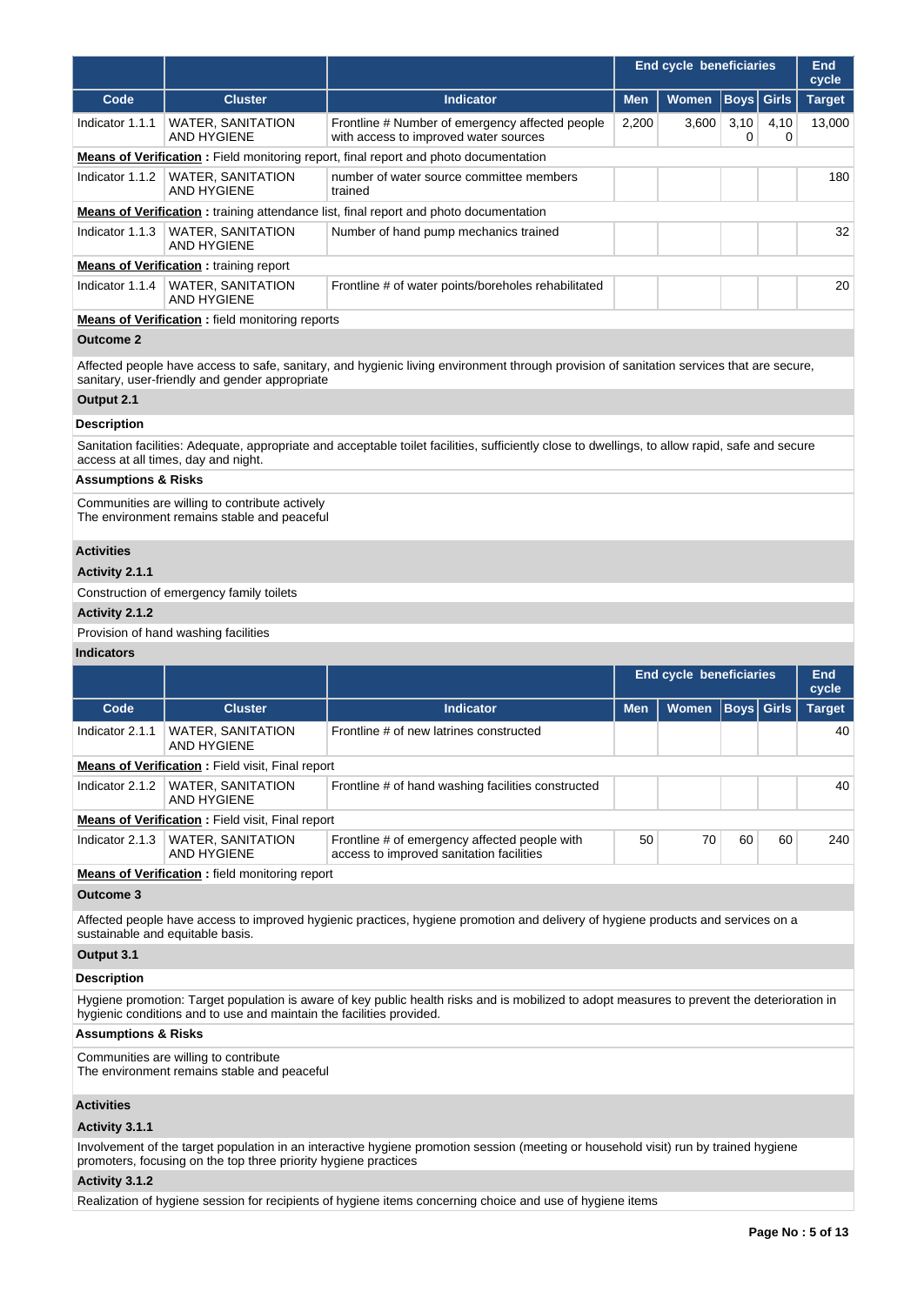## **Activity 3.1.3**

Creation of community committees (hygiene committees, sanitation committees, water point committees etc.)

## **Activity 3.1.4**

Media Campaign on hygiene and sanitation, HIV and AIDS

# **Indicators**

| iliuluatul ə       |                                                        |                                                                                                                                    |                         |              |                   |           |               |
|--------------------|--------------------------------------------------------|------------------------------------------------------------------------------------------------------------------------------------|-------------------------|--------------|-------------------|-----------|---------------|
|                    |                                                        |                                                                                                                                    | End cycle beneficiaries | End<br>cycle |                   |           |               |
| Code               | <b>Cluster</b>                                         | <b>Indicator</b>                                                                                                                   | <b>Men</b>              | <b>Women</b> | <b>Boys</b> Girls |           | <b>Target</b> |
| Indicator 3.1.1    | <b>WATER, SANITATION</b><br>AND HYGIENE                | Frontline # of emergency affected people<br>equipped to practice good hygiene behaviors<br>through participatory hygiene promotion | 2,100                   | 3,400        | 6,50<br>0         | 8,00<br>0 | 20,000        |
|                    | <b>Means of Verification:</b> Hygiene promotion report |                                                                                                                                    |                         |              |                   |           |               |
| Indicator 3.1.2    | <b>WATER, SANITATION</b><br>AND HYGIENE                | No of hygiene promotion sessions conducted                                                                                         |                         |              |                   |           | 4             |
|                    | <b>Means of Verification:</b> Hygiene promotion report |                                                                                                                                    |                         |              |                   |           |               |
| Indicator 3.1.3    | <b>WATER, SANITATION</b><br>AND HYGIENE                | Frontline # of community based hygiene<br>promoters trained                                                                        | 11                      | 13           |                   |           | 24            |
|                    | <b>Means of Verification:</b> Hygiene promotion report |                                                                                                                                    |                         |              |                   |           |               |
| Output 3.2         |                                                        |                                                                                                                                    |                         |              |                   |           |               |
| <b>Description</b> |                                                        |                                                                                                                                    |                         |              |                   |           |               |

**Description**

Hygiene items: Target population has access to and is involved in identifying and promoting the use of hygiene items to ensure personal hygiene, health, dignity and well-being.

## **Assumptions & Risks**

Transport and delivery of WASH NFI items is possible during the implementation period The environment remains stable and peaceful

#### **Activities**

## **Activity 3.2.1**

Distribution of WASH NFIs (including soap, hygiene kits, dignitiy kits, buckets/jerry cans)

## **Indicators**

|                 |                                         |                                                                                                    |       | <b>End cycle beneficiaries</b>      |      |      |        |
|-----------------|-----------------------------------------|----------------------------------------------------------------------------------------------------|-------|-------------------------------------|------|------|--------|
| Code            | <b>Cluster</b>                          | <b>Indicator</b>                                                                                   |       | Men   Women   Boys   Girls   Target |      |      |        |
| Indicator 3.2.1 | <b>WATER, SANITATION</b><br>AND HYGIENE | Frontline # of emergency affected people enabled<br>to practice safe water at the household level. | 6.000 | 7.000                               | 6.00 | 6.00 | 25,000 |
| - -             | .                                       |                                                                                                    |       |                                     |      |      |        |

**Means of Verification :** distribution report

**Additional Targets :**

## **M & R**

## **Monitoring & Reporting plan**

INTERSOS is committed to monitor and evaluate the action's implementation and dynamics to ensure that results and indicators are achieved within the designated time frame. Programme Coordinator based in Juba as well as the Country Finance officer will ensure a constant and close monitoring of activities from program and administrative/financial point of view, while ensuring all these activities will bring positive synergy effect on each project's implementation. Protection Programme Coordinator will in turn ensure that all protection activities are responding to INTERSOS and global protection standard. Project Manager will also ensure that its response will be in conformity of global standards (such as SPHERE standard) and also Cluster's policies and guidelines, and in case practicalities will prevent the team to comply to these rules, the team will report to INTERSOS management and the Cluster with clear documentation of the reason

why it cannot meet the needs and how to mitigate the impacts of non-conformity to the standards. INTERSOS active monitoring system will involve all program staff and beneficiaries aiming at: a) assess impact of activities on the lives of beneficiaries, through interviews, focus group discussions, surveys, market surveys and observations; b) assess actual program achievements against its planned objectives and indicators; c) identify strengths and weaknesses of individual program activities; d) make changes to programming as needed to increase the quality of services; and e) advocate for unmet needs and gaps. The project M&E system will include:

- Monthly outputs and outcomes tracking against defined indicators through INTERSOS Project Appraisal Tool (PAT). The PAT is an internal tool which allows close monitoring and evaluation of the project and its impact throughout the implementation; - Regular field visits;

## **Workplan**

| <b>Activitydescription</b>                                           | l Year |  |  |                         |  |  |  |
|----------------------------------------------------------------------|--------|--|--|-------------------------|--|--|--|
| Activity 1.1.1: motorized system installed on a well                 | 2016   |  |  | $X$ $X$ $X$ $X$ $X$ $X$ |  |  |  |
| Activity 1.1.2: 10 boreholes repaired and 10 boreholes rehabilitated | 2016   |  |  | $X$ $X$ $X$ $X$ $X$     |  |  |  |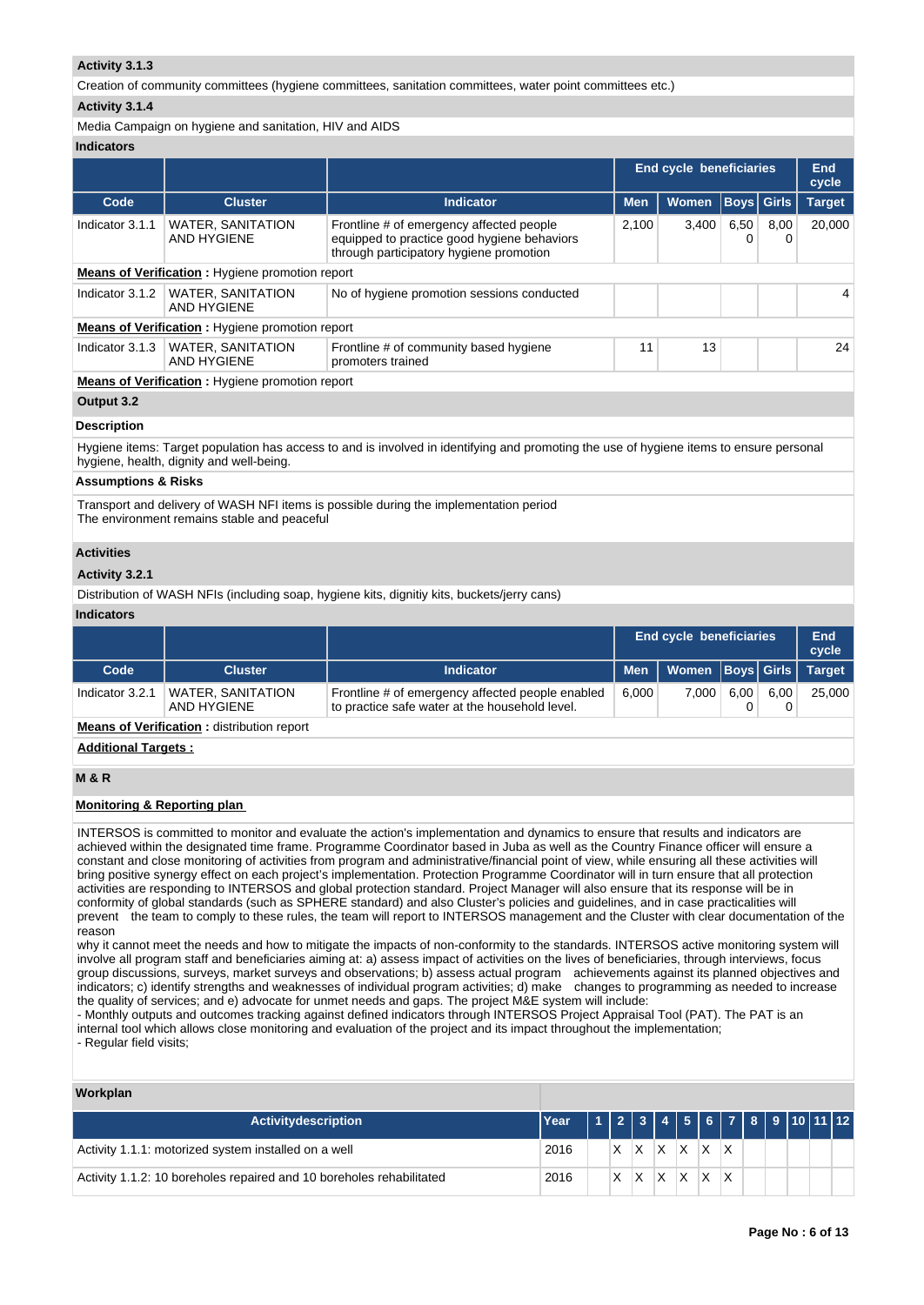| Activity 1.1.3: 32 hand pump mechanics trained                                                                                                                                                                             | 2016 | X.       | X. | <b>X</b> | $\mathsf{X}$ | $\mathsf{X}$            | $\mathsf{I} \mathsf{X}$ |              |  |  |
|----------------------------------------------------------------------------------------------------------------------------------------------------------------------------------------------------------------------------|------|----------|----|----------|--------------|-------------------------|-------------------------|--------------|--|--|
| Activity 1.1.4: Carrying out of bacteriological water analysis for the water sources of<br>the targeted villages                                                                                                           | 2016 | $\times$ | X. | $\times$ | ΙX.          | $\mathsf{X}$            | $\mathsf{I} \mathsf{X}$ |              |  |  |
| Activity 1.1.5: training of water source committees                                                                                                                                                                        | 2016 |          | X  | X        | $\times$     | ΙX                      | ΙX                      |              |  |  |
| Activity 2.1.1: Construction of emergency family toilets                                                                                                                                                                   | 2016 |          | X  | X        | $\mathsf{X}$ | ΙX.                     | $\mathsf{X}$            | $\mathsf{X}$ |  |  |
| Activity 2.1.2: Provision of hand washing facilities                                                                                                                                                                       | 2016 |          | X  | X        | X            | $\mathsf{X} \mathsf{X}$ |                         | $\mathsf{X}$ |  |  |
| Activity 3.1.1: Involvement of the target population in an interactive hygiene<br>promotion session (meeting or household visit) run by trained hygiene promoters,<br>focusing on the top three priority hygiene practices | 2016 |          | X  | X        | X            | $\mathsf{X}$            | $\mathsf{I} \mathsf{X}$ | $\mathsf{x}$ |  |  |
| Activity 3.1.2: Realization of hygiene session for recipients of hygiene items<br>concerning choice and use of hygiene items                                                                                               | 2016 |          | X  | X        | X            | $\mathsf{X}$            | $\mathsf{I} \mathsf{X}$ | $\mathsf{X}$ |  |  |
| Activity 3.1.3: Creation of community committees (hygiene committees, sanitation<br>committees, water point committees etc.)                                                                                               | 2016 |          | X  | X        |              |                         |                         |              |  |  |
| Activity 3.1.4: Media Campaign on hygiene and sanitation, HIV and AIDS                                                                                                                                                     | 2016 |          |    | X        | X            |                         |                         |              |  |  |
| Activity 3.2.1: Distribution of WASH NFIs (including soap, hygiene kits, dignitiy kits,<br>buckets/jerry cans)                                                                                                             | 2016 |          |    | X        | X            |                         |                         |              |  |  |

#### **OTHER INFO**

## **Accountability to Affected Populations**

All section of the beneficiaries' communities will be involved in decision making during implementation. Activities will be implemented with full participation of the beneficiaries' population. Reports about the progress will be shared on regular basis will all stakeholders including the government lined ministries. Challenges met during the implementation of the actions will be discussed and resolved jointly.

#### **Implementation Plan**

There is no sub-grantee under this project.

Project Manager directly supervise other national staffs, while Programme Coordinator and Country Admin provide overall supervision and administrative advice respectively. As above, implementation is monitored through INTERSOS' tool called PAT (Project Appraisal Tool),while PM is requested to submit Financial Plan at the beginning of project, and asked to strictly follow the plan for their expenses. Project activities are well coordinated with all relevant stake-holders, including WASH Cluster, other WASH partners in Western Equatoria state, local authorities and beneficiaries, while INTERSOS maintains its independence on decision making and strictly adhere to principle of neutrality and impartiality so that its support is directed to the beneficiaries, not political party and thus not fueling the conflict. INTERSOS especially maintained close coordination with National-level WASH Cluster and its Coordinator.

#### **Coordination with other Organizations in project area**

| Name of the organization | Areas/activities of collaboration and rationale                                                                                                                                                                                                                                                                                                                                                                                                                                                                                                                                                                                                                                                                                                                                                                                              |
|--------------------------|----------------------------------------------------------------------------------------------------------------------------------------------------------------------------------------------------------------------------------------------------------------------------------------------------------------------------------------------------------------------------------------------------------------------------------------------------------------------------------------------------------------------------------------------------------------------------------------------------------------------------------------------------------------------------------------------------------------------------------------------------------------------------------------------------------------------------------------------|
| <b>WASH Cluster</b>      | INTERSOS will continue its strong participation and contribution to<br>the WASH cluster at state and national level. It is worth mentioning<br>that INTERSOS is the WASH State focal point for WES: this position<br>allows INTERSOS to be effective in coordinating the WASH<br>emergency response in the intervention area. The WASH cluster<br>coordination meetings will be attended regularly by INTERSOS<br>WASH Staff in Yambio and the cluster meeting at national level in<br>Juba will be attended by the Programme Coordinator. Due to the fact<br>that OCHA has the direct responsibility of monitoring the<br>geographical and sectoral coverage of INGOs and UN agencies and<br>provides gaps coverage and mapping of information, INTERSOS<br>regularly attends OCHA coordination meetings both at Yambio and<br>Juba levels. |

## **Environment Marker Of The Project**

B+: Medium environmental impact with mitigation(sector guidance)

#### **Gender Marker Of The Project**

2a-The project is designed to contribute significantly to gender equality

#### **Justify Chosen Gender Marker Code**

During identification and execution work all members of the community particularly women and girls will be encouraged to involve. Maximum attention will be paid during selection of the location of water points, to avoid further aggravating the risk from violence. Participatory approach will be emplaced in identification and location of water different groups such as IDPS, host communities to avoid any eventual friction among the groups as result of competition over the resource.

## **Protection Mainstreaming**

This project also fits with Protection mainstreaming purpose. INTERSOS performs role of SGBV Focal Point for Jonglei state, and runs 3 Protection projects (GBV including PSS, CP including PSS and FTR) inside Jonglei. Programme Coordinators of WASH and Protection will coordinate each other, so that in the programming level, protection is mainstreamed. For example, beneficiaries for WASH NFIs provision will be focused on most vulnerable (Female Headed Household, Pregnant and Lactating Women, Unaccompanied Children, Chronically Ill/ Disabled, Unaccompanied Elderly, and person without communal link). Also, key concept such as 'do-no-harm', 'equality', and 'accountability to affected people' will be incorporated into programming. Populations with specific vulnerabilities will be specially considered and targeted with assistance that can meet their specific needs, and will be served using methodologies that ensure their access to the materials and prevent harassment or theft of property provided.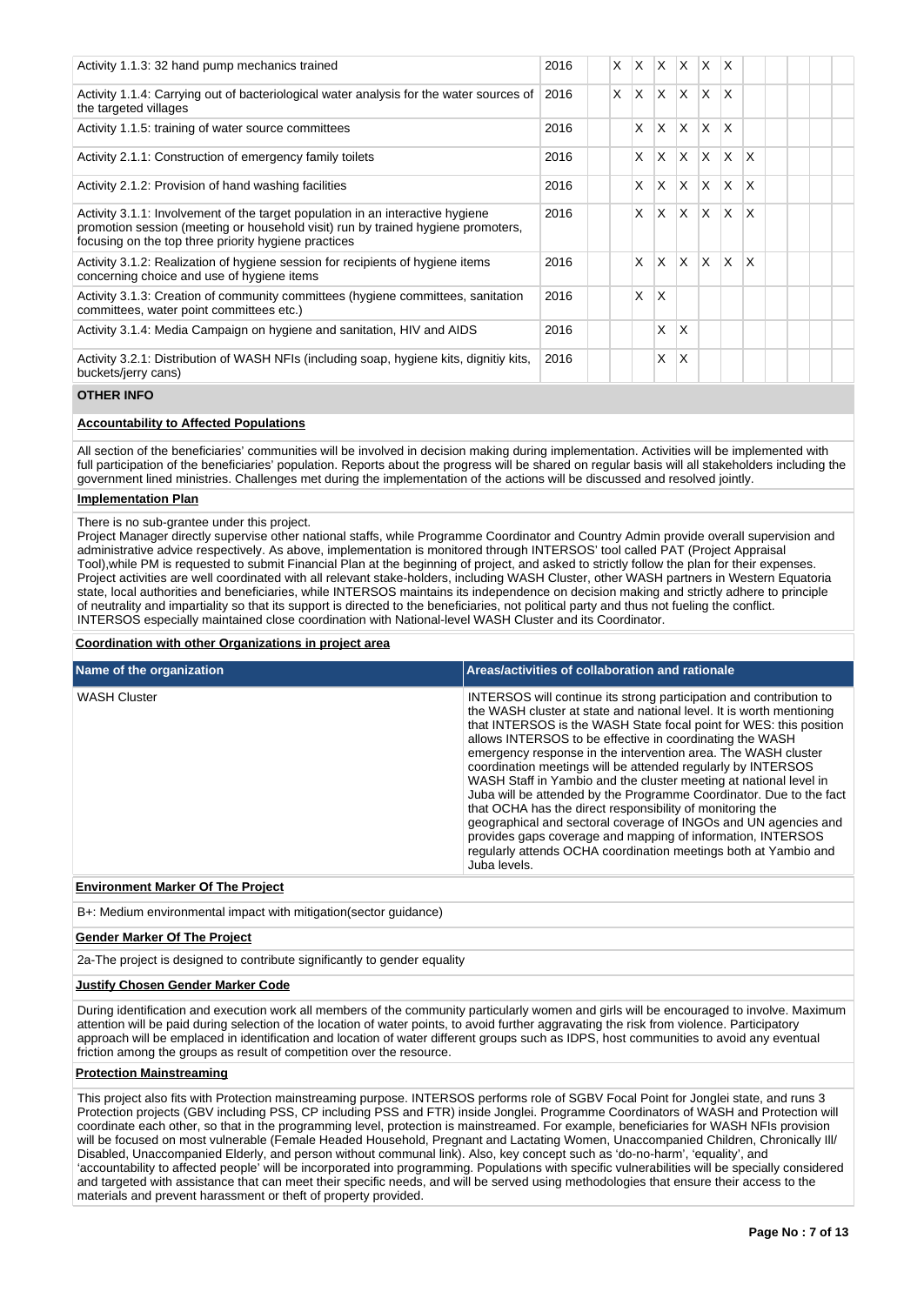## **Safety and Security**

Security situation in the area is, as of writing, unpredictable with sporadic fighting, which can be attributed to variety of reasons including political confict. In order to respond to those potential security threats, INTERSOS constantly updates its 'Comprehensive Planning Process' (CPP) documents, which includes instruction for staffs on security measures (including curfew time, trigger and procedure for evacuations etc). Also, INTERSOS maintains close relationship with other stake-holders, such as UNOCHA, DSS, NGO Security Forum and other NGOs which benefit includes not only operational issue. Whenever security situation deteriorates, INTERSOS Head of Mission/ Programme Coordinator will maintain frequent communication (at least one in the morning, lunch time and evening) and plan for quick evacuation in case necessary.

## **Access**

INTERSOS has been operating in Western Equatoria State since 2009 and has a long experience in working with local community, returnees and IDP communities. It has substantial experience of work and full access to the proposed 4 counties. In the western part of the State i.e. Ezo, Zara and Yambio, INTERSOS has been working in WASH sector along with NFI intervention; focusing on hygiene and sanitation rehabilitation of water sources drilling and motorization of production wells. INTERSOS has staff hailing from WES, well trained with several years of experience with INTERSOS in WASH Sector and based in proposed counties of intervention, Besides, INTERSOS is among those highly appreciated by the beneficiaries, authorities and by other groups. It is recognized as a neutral international agency working only in the Humanitarian Aid context, with no distinction among conflicting parties.

## **BUDGET**

| Code | <b>Budget Line Description</b>                                                                                                                                                                                                                                                                                                                                                 |   | D / S Quantity Unit | cost                   | <b>Duration</b><br>Recurran<br>ce | $\frac{9}{6}$<br>charged<br>to CHF | <b>Total Cost</b> |
|------|--------------------------------------------------------------------------------------------------------------------------------------------------------------------------------------------------------------------------------------------------------------------------------------------------------------------------------------------------------------------------------|---|---------------------|------------------------|-----------------------------------|------------------------------------|-------------------|
|      | <b>Staff and Other Personnel Costs</b>                                                                                                                                                                                                                                                                                                                                         |   |                     |                        |                                   |                                    |                   |
| 1.1  | WASH Project Manager / SFP WASH for Western Equatoria<br>State                                                                                                                                                                                                                                                                                                                 | D |                     | $1 \, 5,500$<br>.00    | 6                                 | 75%                                | 24,750.00         |
|      | 75% contribution to 1 Project Manager (international) @ 5,500USD/mo to manage the project, also coordinate WASH response<br>in WES state as State Focal Point. Unit cost includes gross salary, medical and life insurance, legal registration in the country,<br>quota of international flight as per % budgeted, etc etc                                                     |   |                     |                        |                                   |                                    |                   |
| 1.2  | <b>WASH Officer</b>                                                                                                                                                                                                                                                                                                                                                            | D |                     | 1 960.0<br>0           | 6                                 | 75%                                | 4,320.00          |
|      | 75% contribution to 1 WASH Officer @ 960 USD / mo to implement the project under the supervision of Project Manager. Unit<br>cost includes gross salary (net, social insurance and income tax) and medical insurance                                                                                                                                                           |   |                     |                        |                                   |                                    |                   |
| 1.3  | <b>WASH Technician</b>                                                                                                                                                                                                                                                                                                                                                         | D |                     | 1 840.0<br>0           | 6                                 | 75%                                | 3,780.00          |
|      | 75% contribution to 1 WASH Technician @ 840 USD / mo to implement the project under the supervision of Project Manager.<br>Unit cost includes gross salary (net, social insurance and income tax) and medical insurance                                                                                                                                                        |   |                     |                        |                                   |                                    |                   |
| 1.4  | Hygiene Officer                                                                                                                                                                                                                                                                                                                                                                | D |                     | 5 760.0<br>$\Omega$    | 6                                 | 75%                                | 17,100.00         |
|      | 75% contribution to 5 Hygiene Officer @ 760 USD/mo each to implement the project under the supervision of Project Manager.<br>Unit cost includes gross salary (net, social insurance and income tax) and medical insurance                                                                                                                                                     |   |                     |                        |                                   |                                    |                   |
| 1.5  | Logistician (Yambio)                                                                                                                                                                                                                                                                                                                                                           | D |                     | 1   840.0<br>$\Omega$  | 6                                 | 75%                                | 3,780.00          |
|      | 75% contribution to 1 Logistician @ 840 USD / mo to implement the project under the supervision of Project Manager. Unit cost<br>includes gross salary (net, social insurance and income tax) and medical insurance                                                                                                                                                            |   |                     |                        |                                   |                                    |                   |
| 1.6  | Field Admin (Yambio)                                                                                                                                                                                                                                                                                                                                                           | S |                     | 1 960.0<br>0           | 6                                 | 100%                               | 5,760.00          |
|      | 100% contribution to 1 dedicated to the project Field Admin @ 960 USD/mo to guarantee full adherence of internal and external<br>procedures within the project and a constant and updated transmission of accounting data to Juba main office. Unit cost includes<br>gross salary (net, social insurance and income tax) and medical insurance                                 |   |                     |                        |                                   |                                    |                   |
| 1.7  | Watchmen and cleaner (Yambio)                                                                                                                                                                                                                                                                                                                                                  | S |                     | 5 553.0<br>$\Omega$    | 6                                 | 75%                                | 12,442.50         |
|      | 75% contribution to watchmen / cleaners, @ 553 USD/mo each. Unit cost includes gross salary (net, social insurance and<br>income tax) and medical insurance                                                                                                                                                                                                                    |   |                     |                        |                                   |                                    |                   |
| 1.8  | Casual laborer (including loading and offloading)                                                                                                                                                                                                                                                                                                                              | D |                     | $1 \mid 1,940$<br>.00. | 6                                 | 100%                               | 11,640.00         |
|      | 100% Contribution to casual labor for loading, offloading, supporting activities related to assessments, verifications, registrations<br>and distributions etc., 30 persons @ 50 ssp/day x 4 days/month.                                                                                                                                                                       |   |                     |                        |                                   |                                    |                   |
| 1.9  | Admin/ Finance Officer (Juba)                                                                                                                                                                                                                                                                                                                                                  | S |                     | $1 \, 5,500$<br>.00    | 6                                 | 17%                                | 5,445.00          |
|      | 16.50% contribution to Admin/Finance Officer (international) @ 5,500USD /mo to guarantee proper administrative/financial<br>management of the project and timely submission of interim and final financial report. Unit cost includes gross salary, medical<br>and life insurance, legal registration in the country, quota of international flight as per % budgeted, etc etc |   |                     |                        |                                   |                                    |                   |
| 1.10 | Admin/ Finance Assistant (Juba)                                                                                                                                                                                                                                                                                                                                                | S |                     | $2 \mid 1,200$<br>.00  | 6                                 | 17%                                | 2,376.00          |
|      | 16.50% contribution to 2 Admin/ Finance Assistant @ 1200 USD/mo to assist the International Admin/Finance Officer in the<br>achievement of a sound administrative/financial management of the project. Unit cost includes gross salary (net, social insurance<br>and income tax) and medical insurance                                                                         |   |                     |                        |                                   |                                    |                   |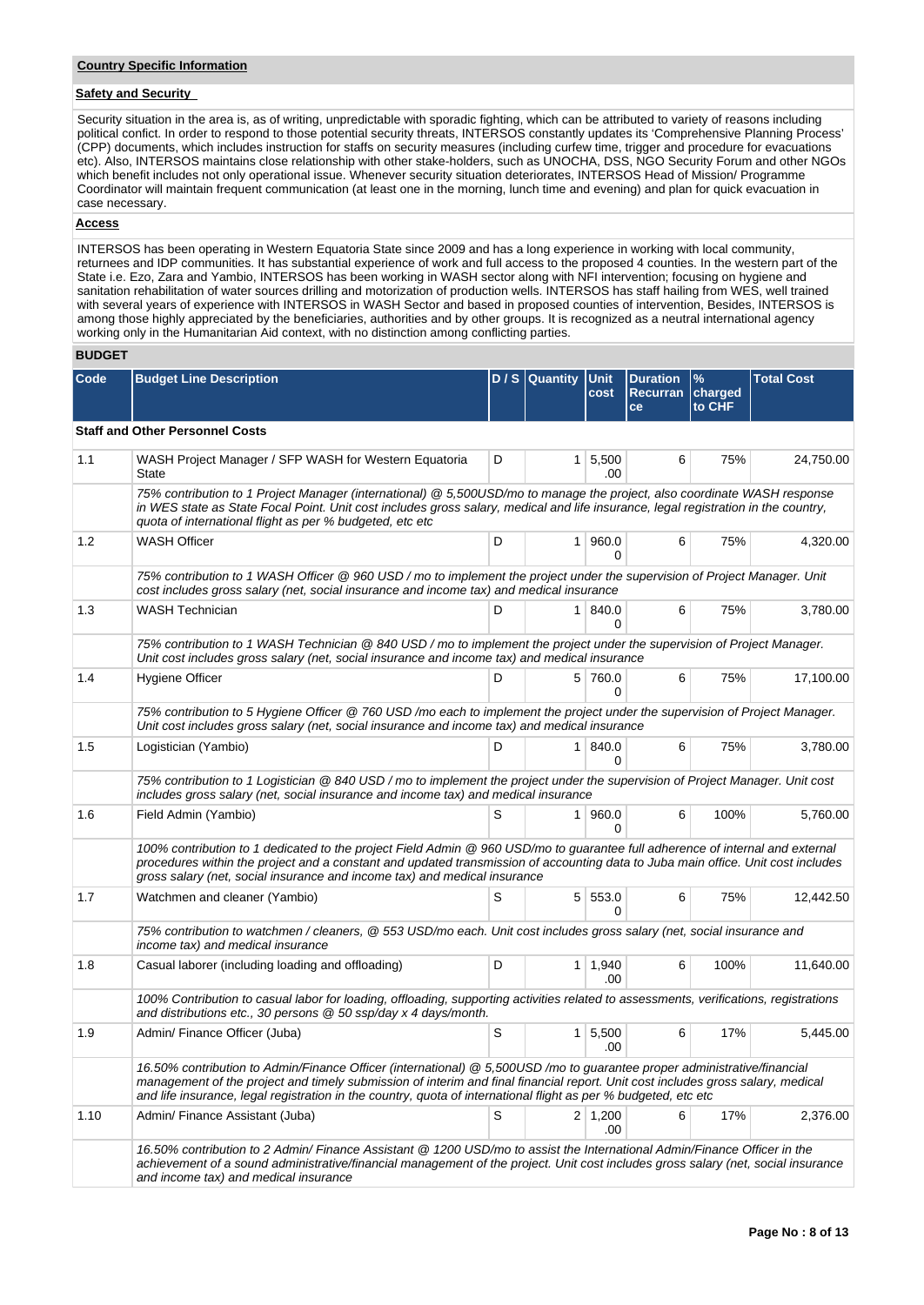| 1.11 | International logistic Officer (Roving)                                                                                                                                                                                                                                                     | D |       | $1 \mid 5,500$<br>.00  | 6            | 17%  | 5.445.00   |
|------|---------------------------------------------------------------------------------------------------------------------------------------------------------------------------------------------------------------------------------------------------------------------------------------------|---|-------|------------------------|--------------|------|------------|
|      | 16.50% contribution to Logistic Officer (international) @ 5,500 USD / mo to coordinate and supervise project's procurements. Unit<br>cost includes gross salary, medical and life insurance, legal registration in the country, quota of international flight as per %<br>budgeted, etc etc |   |       |                        |              |      |            |
| 1.12 | Logistic assistant                                                                                                                                                                                                                                                                          | D |       | $3 \mid 1,200$<br>.00  | 6            | 17%  | 3,564.00   |
|      | 16.50% contribution to 3 Logistic Assistant @ 1200 USD/mo to assist the International Logistic Officer in the achievement of a<br>sound logistic of the project. Unit cost includes gross salary (net, social insurance and income tax) and medical insurance                               |   |       |                        |              |      |            |
| 1.13 | Programme Coordinator                                                                                                                                                                                                                                                                       | D |       | $1 \, 5,500$<br>.00    | 6            | 50%  | 16,500.00  |
|      | 50% contribution to Programme Coordinator (international) @ 5,500 USD /mo. Unit cost includes gross salary, medical and life<br>insurance, legal registration in the country, quota of international flight as per % budgeted, etc etc                                                      |   |       |                        |              |      |            |
| 1.14 | Head of Mission                                                                                                                                                                                                                                                                             | S |       | 1   6,000<br>.00       | 6            | 17%  | 5,940.00   |
|      | 16.50% contribution to Head of Mission (international) @ 6,000 USD/mo. Unit cost includes gross salary, medical and life<br>insurance, legal registration in the country, quota of international flight as per % budgeted, etc etc                                                          |   |       |                        |              |      |            |
| 1.15 | security guard (Juba)                                                                                                                                                                                                                                                                       | S |       | 6 680.0<br>$\Omega$    | 6            | 12%  | 2,937.60   |
|      | 12% contribution to 6 security guard @ 680 USD / mo each. Unit cost includes gross salary (net, social insurance and income<br>tax) and medical insurance                                                                                                                                   |   |       |                        |              |      |            |
| 1.16 | cleaner (Juba)                                                                                                                                                                                                                                                                              | S |       | 4 590.0<br>0           | 6            | 12%  | 1,699.20   |
|      | 12% contribution to 4 cleaners @ 590 USD / mo each. Unit cost includes gross salary (net, social insurance and income tax) and<br>medical insurance                                                                                                                                         |   |       |                        |              |      |            |
| 1.17 | <b>Drivers</b>                                                                                                                                                                                                                                                                              | S |       | 4 860.0<br>0           | 6            | 12%  | 2,476.80   |
|      | 12% contribution to 4 drivers @ 860 USD / mo each. Unit cost includes gross salary (net, social insurance and income tax) and<br>medical insurance                                                                                                                                          |   |       |                        |              |      |            |
|      | <b>Section Total</b>                                                                                                                                                                                                                                                                        |   |       |                        |              |      | 129,956.10 |
|      | Supplies, Commodities, Materials                                                                                                                                                                                                                                                            |   |       |                        |              |      |            |
| 2.1  | 20 litres collapsible jericans with lids for water storage                                                                                                                                                                                                                                  | D | 5000  | 0.00                   | 1            | 100% | 0.00       |
|      | requesting to Common Pipeline                                                                                                                                                                                                                                                               |   |       |                        |              |      |            |
| 2.2  | 5 liters jerricnas for tippy tap                                                                                                                                                                                                                                                            | D | 5000  | 0.00                   | 1            | 100% | 0.00       |
|      | requesting to Common Pipeline                                                                                                                                                                                                                                                               |   |       |                        |              |      |            |
| 2.3  | 20 litres buckets for washing                                                                                                                                                                                                                                                               | D | 5000  | 0.00                   | 1            | 100% | 0.00       |
|      | requesting to Common Pipeline                                                                                                                                                                                                                                                               |   |       |                        |              |      |            |
| 2.4  | Soap - Boxes - 1 box has 10 bars, total 10,000 bars = 2 bars<br>per HH                                                                                                                                                                                                                      | D | 10000 | 0.00                   | $\mathbf{1}$ | 100% | 0.00       |
|      | requesting to Common Pipeline                                                                                                                                                                                                                                                               |   |       |                        |              |      |            |
| 2.5  | Hygiene kits/ Dignity Kits - AFRI pads, slippers - requesting to<br>Commom Pipeline                                                                                                                                                                                                         | D | 5000  | 0.00                   | 1            | 100% | 0.00       |
|      | requesting to Common Pipeline                                                                                                                                                                                                                                                               |   |       |                        |              |      |            |
| 2.6  | <b>Borehole Motorization</b>                                                                                                                                                                                                                                                                | D |       | $1 \mid 21,00$<br>0.00 | 1            | 100% | 21,000.00  |
|      | including materials and also labor costs                                                                                                                                                                                                                                                    |   |       |                        |              |      |            |
| 2.7  | borehole rehabilitation                                                                                                                                                                                                                                                                     | D |       | $10 \mid 1,200$<br>.00 | 1            | 100% | 12,000.00  |
|      | including materials and also labor costs                                                                                                                                                                                                                                                    |   |       |                        |              |      |            |
| 2.8  | borehole repair                                                                                                                                                                                                                                                                             | D |       | 10 750.0<br>0          | 1            | 100% | 7,500.00   |
|      | including materials and also labor costs                                                                                                                                                                                                                                                    |   |       |                        |              |      |            |
| 2.9  | Hand pump maintenance tools for HPMs                                                                                                                                                                                                                                                        | D |       | $5 \mid 1,200$<br>.00  | 1            | 100% | 6,000.00   |
|      | Tools for hand pump maintenance                                                                                                                                                                                                                                                             |   |       |                        |              |      |            |
| 2.10 | portable water testing kits                                                                                                                                                                                                                                                                 | D | 1     | 0.00                   | 1            | 100% | 0.00       |
|      | (e.g. Delagua, Wagtech or equivalent) including reagents - requesting from the Common Pipeline                                                                                                                                                                                              |   |       |                        |              |      |            |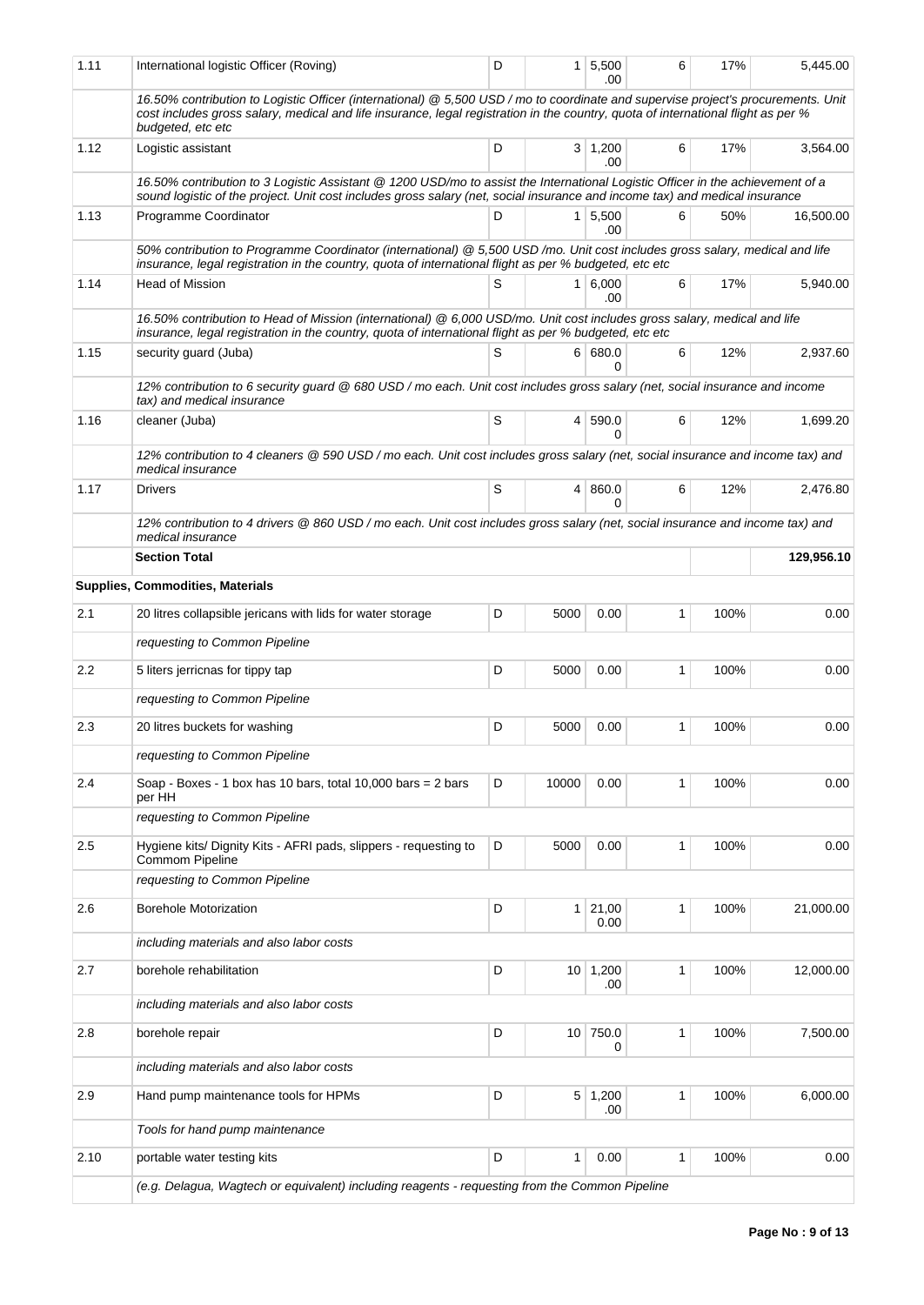| 2.11             | Visibility                                                                                                                                                                    | D               | $\mathbf{1}$    | 4,410<br>.00          | 1            | 100%     | 4,410.00   |
|------------------|-------------------------------------------------------------------------------------------------------------------------------------------------------------------------------|-----------------|-----------------|-----------------------|--------------|----------|------------|
|                  | Tshirts for water committees, bunners and sign posts                                                                                                                          |                 |                 |                       |              |          |            |
| 2.12             | emergency family latrines and hand washing facilities for the<br>selected households within the host communities                                                              | D               | 40              | 450.0<br>0            | 1            | 100%     | 18,000.00  |
|                  | subsidy for local materials cost, hand washing facility                                                                                                                       |                 |                 |                       |              |          |            |
| 2.13             | media campaign/sensitization on hygiene, sanitation and<br>HIV/Aids                                                                                                           | D               | $\overline{4}$  | 50.00                 | $\mathbf{1}$ | 100%     | 200.00     |
|                  | 4 media campaign                                                                                                                                                              |                 |                 |                       |              |          |            |
| 2.14             | community hygiene promoters training                                                                                                                                          | D               | $\overline{4}$  | 400.0<br>0            | 1            | 100%     | 1,600.00   |
|                  | training refreshment, training handouts, including BCC materials and lunch allowance for the staff from the lined ministry                                                    |                 |                 |                       |              |          |            |
| 2.15             | Refresher training hand pump mechanics in Yambio                                                                                                                              | D               |                 | 4 750.0<br>0          | 1            | 100%     | 3,000.00   |
|                  | approx 10 participants x 50SSP x 3 days = refreshment approx 500USD, plus 250USD for lunch allowance for ministry staff,<br>training equipments, pipes for demonstration, etc |                 |                 |                       |              |          |            |
| 2.16             | Refresher training to water user committees for water sources<br>repaird and rehabilitated, 3 times for same participants                                                     | D               | $\vert$         | 1,000<br>.00          | 3            | 100%     | 12,000.00  |
|                  | approx 50 participants x $60$ SSP refreshment approx = $3000$ SSP                                                                                                             |                 |                 |                       |              |          |            |
| 2.17             | Mass Hygiene campaign                                                                                                                                                         | D               | $\vert 4 \vert$ | 3,000<br>.00.         | 1            | 100%     | 12,000.00  |
|                  | cost for refreshment for 4 invited guests @ 50SSP = 200SSP + 9,000SSP (1000 leaflets @ 9SSP for printing) = 9,200SSP, 1<br>campaign per county                                |                 |                 |                       |              |          |            |
| 2.18             | Formation of School Hygiene Clubs and school hygiene<br>sessions in 4 Schools                                                                                                 | D               | 4               | 200.0<br>0            | $\mathbf{1}$ | 100%     | 800.00     |
|                  | printing leaflets for 60 pupils @ 10SSP                                                                                                                                       |                 |                 |                       |              |          |            |
| 2.19             | School-led Total Sanitation training to pupils and teachers                                                                                                                   | D               | 4               | 200.0<br>0            | 3            | 100%     | 2,400.00   |
|                  | printing leaflets for 60 pupils @ 10SSP                                                                                                                                       |                 |                 |                       |              |          |            |
| 2.20             | Menstrual hygiene management training                                                                                                                                         | D               | $\vert$         | 300.0<br>0            | 3            | 100%     | 3,600.00   |
|                  | 60 girls per school, 60 AFRIpads @5USD                                                                                                                                        |                 |                 |                       |              |          |            |
|                  | <b>Section Total</b>                                                                                                                                                          |                 |                 |                       |              |          | 104,510.00 |
| <b>Equipment</b> |                                                                                                                                                                               |                 |                 |                       |              |          |            |
| 3.1              | <b>GPS Machine</b>                                                                                                                                                            | D               |                 | 2 700.0<br>0          | 1            | 100%     | 1,400.00   |
|                  | 2 GPS machines @ 700 USD each                                                                                                                                                 |                 |                 |                       |              |          |            |
| 3.2              | Office Photocopier (Yambio)                                                                                                                                                   | D               | 1               | 1,200<br>.00          | 1            | 100%     | 1,200.00   |
|                  | 1 Photocopier @ 1500 USD                                                                                                                                                      |                 |                 |                       |              |          |            |
| 3.3              | Office Phone (Yambio)                                                                                                                                                         | D               | 1 <sup>1</sup>  | 50.00                 | 1            | 100%     | 50.00      |
|                  | 1 Office phone @ 50 USD                                                                                                                                                       |                 |                 |                       |              |          |            |
| 3.4              | Smart phone for mobile data collection                                                                                                                                        | 10 <sup>1</sup> | 300.0<br>0      | 1                     | 100%         | 3,000.00 |            |
|                  | 10 smart phone @ 300 USD each for mobile data collection, using ODK (based on recommendation from Cluster Co-coordinator)                                                     |                 |                 |                       |              |          |            |
|                  | <b>Section Total</b>                                                                                                                                                          |                 |                 |                       |              |          | 5,650.00   |
| <b>Travel</b>    |                                                                                                                                                                               |                 |                 |                       |              |          |            |
| 5.1              | Internal flights (round trip, Juba - Yambio)                                                                                                                                  | D               |                 | 2 400.0<br>$\Omega$   | 6            | 100%     | 4,800.00   |
|                  | 1 round trip for PM and 1 round trip for other project staff (field monitoring visit) @ 400 USD each round trip                                                               |                 |                 |                       |              |          |            |
| 5.2              | Vehicle and Motorcycle fuel and maintenance (Yambio)                                                                                                                          | D               |                 | $1 \mid 1,500$<br>.00 | 6            | 75%      | 6,750.00   |
|                  | 75% contribution to vehicle/motorcycle fuel and maintenance                                                                                                                   |                 |                 |                       |              |          |            |
| 5.3              | vehicle rent (Yambio)                                                                                                                                                         | D               | 1               | 3,100<br>.00          | 6            | 100%     | 18,600.00  |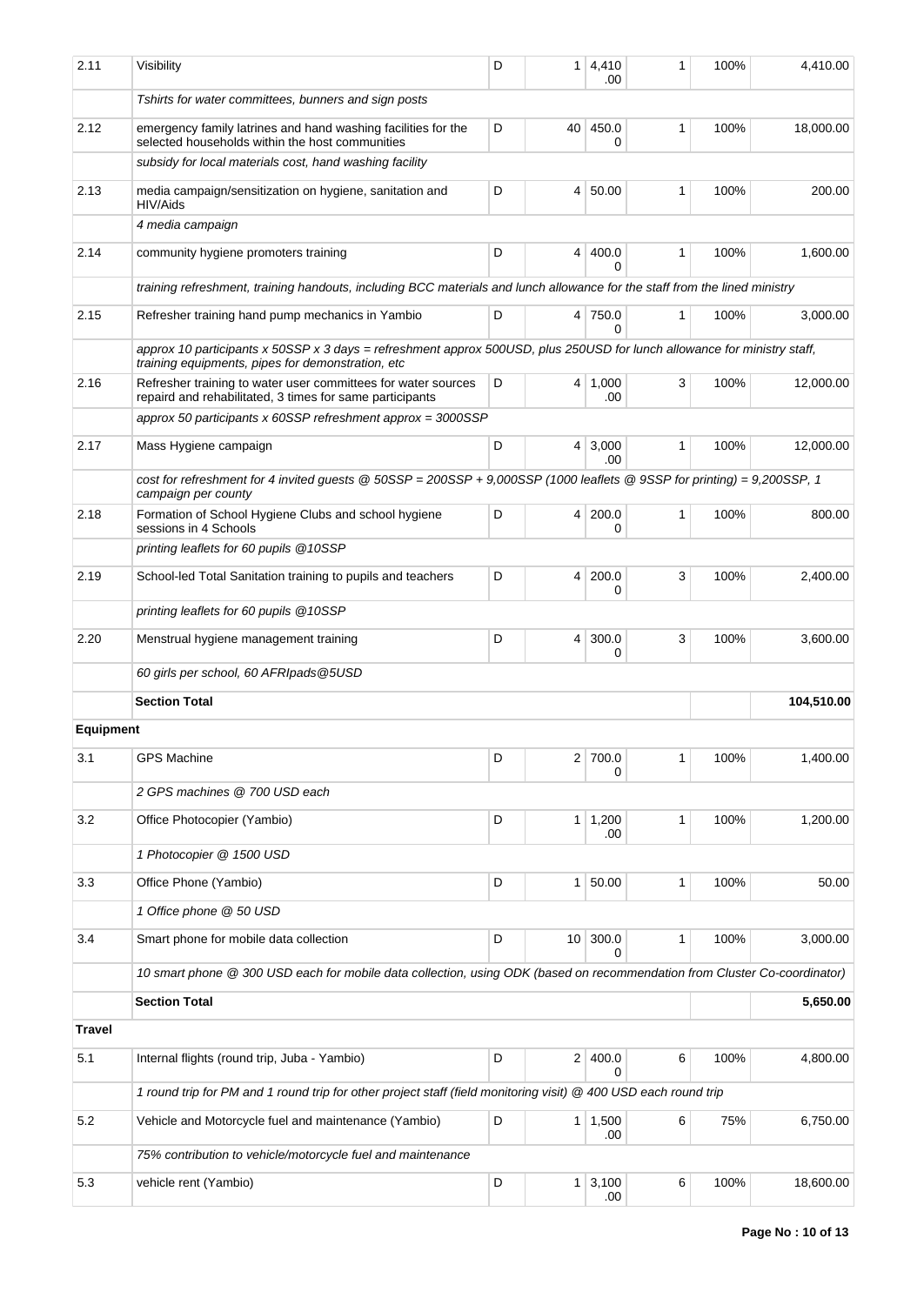|                   | 1 vehicle rent, 3,100 USD/mo                                                        |             |                          |                       |   |      |            |
|-------------------|-------------------------------------------------------------------------------------|-------------|--------------------------|-----------------------|---|------|------------|
| 5.4               | truck rent (Juba to Wetern Equatoria, 20 MT)                                        | D           |                          | $3 \mid 7,500$<br>.00 | 1 | 100% | 22,500.00  |
|                   | 20MT truck @ 7500 USD x 3 trucks, for transport of common pipeline items            |             |                          |                       |   |      |            |
| 5.5               | Vehicle fuel and maintenance Juba                                                   | $\mathsf S$ |                          | $4 \mid 1,150$<br>.00 | 6 | 9%   | 2,346.00   |
|                   | 8.50% contribution to fuel and maintenance for vehicles in Juba                     |             |                          |                       |   |      |            |
|                   | <b>Section Total</b>                                                                |             |                          |                       |   |      | 54,996.00  |
|                   | <b>General Operating and Other Direct Costs</b>                                     |             |                          |                       |   |      |            |
| 7.1               | Internet & communication cost (Yambio).                                             | D           | 1 <sup>1</sup>           | 1,200<br>.00          | 6 | 75%  | 5,400.00   |
|                   | 75% contribution to internet and communication costs in Yambio                      |             |                          |                       |   |      |            |
| 7.2               | Office supplies & Office maintnance (Yambio)                                        | D           |                          | $1 \mid 1,000$<br>.00 | 6 | 75%  | 4,500.00   |
|                   | 75% contribution to office supplies and maintenance in Yambio                       |             |                          |                       |   |      |            |
| 7.3               | Power source maintenance (Yambio)                                                   | D           |                          | $1 \mid 1,000$<br>.00 | 6 | 75%  | 4,500.00   |
|                   | 75% contribution to power source maintenance in Yambio                              |             |                          |                       |   |      |            |
| 7.4               | <b>Security Management</b>                                                          | D           | 1 <sup>1</sup>           | 1,200<br>.00          | 6 | 75%  | 5,400.00   |
|                   | 75% contribution to Security Management costs                                       |             |                          |                       |   |      |            |
| 7.5               | Office rental (Yambio)                                                              | D           |                          | $1 \mid 1,000$<br>.00 | 6 | 75%  | 4,500.00   |
|                   | 75% contribution to office rent in Yambio                                           |             |                          |                       |   |      |            |
| 7.6               | Monitoring and Evaluation                                                           | D           |                          | $6 \mid 3,000$<br>.00 | 1 | 33%  | 5,999.40   |
|                   | 33.33% contribution to Monitoring and Evaluation (trip, per diem and accommodation) |             |                          |                       |   |      |            |
| 7.7               | <b>Bank Costs</b>                                                                   | S           |                          | $1 \, 250.0$<br>0     | 6 | 100% | 1,500.00   |
|                   | <b>Bank charges</b>                                                                 |             |                          |                       |   |      |            |
|                   | <b>Section Total</b>                                                                |             |                          |                       |   |      | 31,799.40  |
| <b>SubTotal</b>   |                                                                                     |             | 30,176.0<br>$\mathbf{0}$ |                       |   |      | 326,911.50 |
| Direct            |                                                                                     |             |                          |                       |   |      | 283,988.40 |
| Support           |                                                                                     |             |                          |                       |   |      | 42,923.10  |
| <b>PSC Cost</b>   |                                                                                     |             |                          |                       |   |      |            |
|                   | <b>PSC Cost Percent</b>                                                             |             |                          |                       |   |      | 7%         |
| <b>PSC Amount</b> |                                                                                     |             |                          |                       |   |      | 22,883.81  |
| <b>Total Cost</b> |                                                                                     |             |                          |                       |   |      | 349,795.31 |
|                   | <b>Grand Total CHF Cost</b>                                                         |             |                          |                       |   |      | 349,795.31 |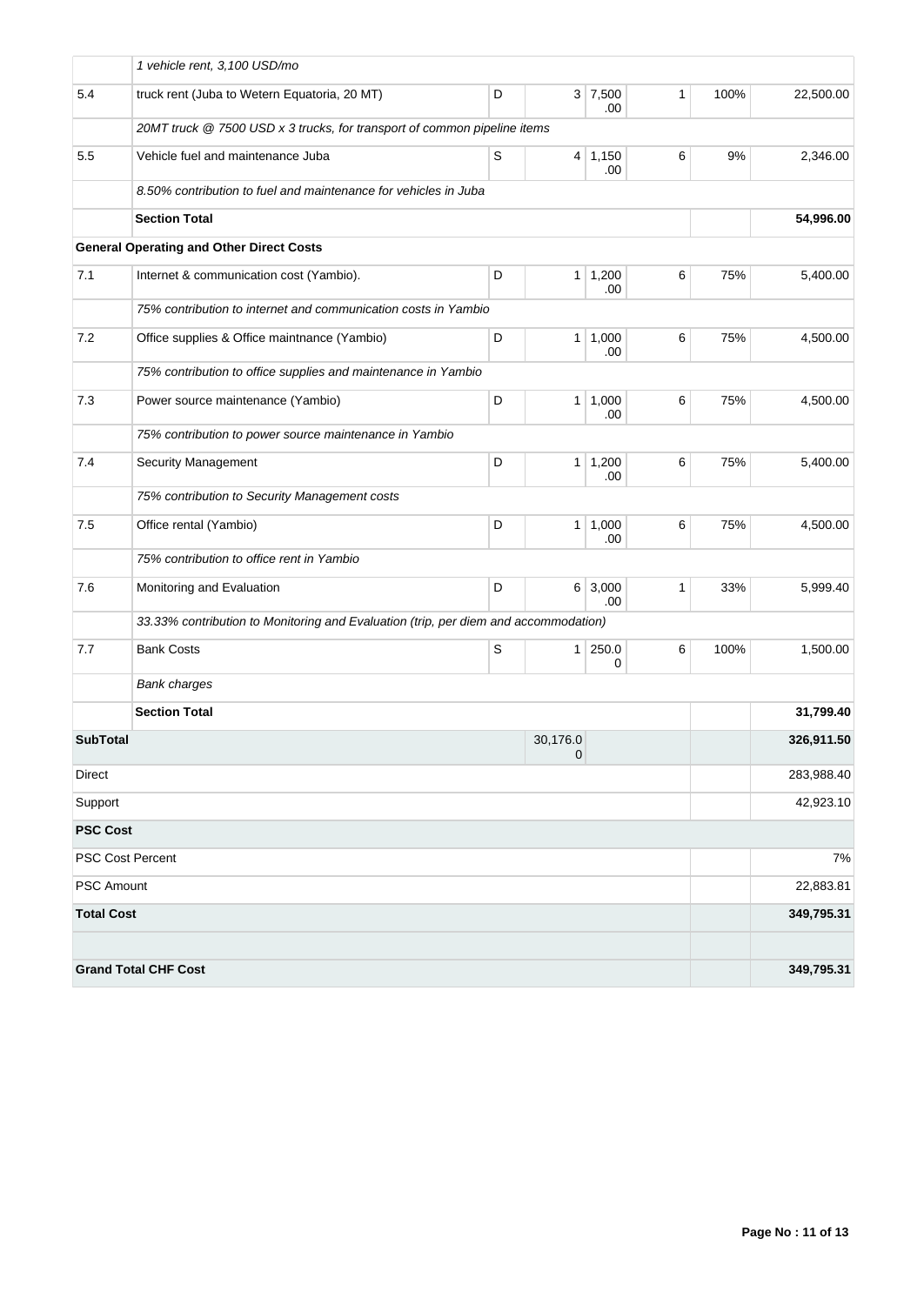# **Project Locations**

| <b>Location</b>          | <b>Estimated</b><br>percentage<br>of budget<br>for each<br><b>location</b> | <b>Estimated number of beneficiaries</b><br>for each location |                              |                   |  |  | <b>Activity Name</b>                                                                                                                                                                                                                                                                                                                                                                                                                                                                                                                                                                                                                                                                                                                                                                                                                                                                                                                                                                                                                                                                                                                                                                                                         |
|--------------------------|----------------------------------------------------------------------------|---------------------------------------------------------------|------------------------------|-------------------|--|--|------------------------------------------------------------------------------------------------------------------------------------------------------------------------------------------------------------------------------------------------------------------------------------------------------------------------------------------------------------------------------------------------------------------------------------------------------------------------------------------------------------------------------------------------------------------------------------------------------------------------------------------------------------------------------------------------------------------------------------------------------------------------------------------------------------------------------------------------------------------------------------------------------------------------------------------------------------------------------------------------------------------------------------------------------------------------------------------------------------------------------------------------------------------------------------------------------------------------------|
|                          |                                                                            | <b>Men</b>                                                    | Women   Boys   Girls   Total |                   |  |  |                                                                                                                                                                                                                                                                                                                                                                                                                                                                                                                                                                                                                                                                                                                                                                                                                                                                                                                                                                                                                                                                                                                                                                                                                              |
| Western Equatoria        |                                                                            | 25 1,500                                                      |                              | 1,750 1,500 1,500 |  |  | 6,250 Activity 1.1.1 : motorized system installed on a<br>well<br>Activity 1.1.2 : 10 boreholes repaired and 10<br>boreholes rehabilitated<br>Activity 1.1.3: 32 hand pump mechanics trained<br>Activity 1.1.4 : Carrying out of bacteriological<br>water analysis for the water sources of the<br>targeted villages<br>Activity 1.1.5 : training of water source<br>committees<br>Activity 2.1.1 : Construction of emergency family<br>toilets<br>Activity 2.1.2 : Provision of hand washing<br>facilities<br>Activity 3.1.1 : Involvement of the target<br>population in an interactive hygiene promotion<br>session (meeting or household visit) run by<br>trained hygiene promoters, focusing on the top<br>three priority hygiene practices<br>Activity 3.1.2 : Realization of hygiene session for<br>recipients of hygiene items concerning choice<br>and use of hygiene items<br>Activity 3.1.3 : Creation of community<br>committees (hygiene committees, sanitation<br>committees, water point committees etc.)<br>Activity 3.1.4 : Media Campaign on hygiene and<br>sanitation, HIV and AIDS<br>Activity 3.2.1 : Distribution of WASH NFIs<br>(including soap, hygiene kits, dignitiy kits,<br>buckets/jerry cans) |
| Western Equatoria -> Ezo |                                                                            | 25 1,500                                                      |                              | 1,750 1,500 1,500 |  |  | 6,250 Activity 1.1.1 : motorized system installed on a<br>well<br>Activity 1.1.2 : 10 boreholes repaired and 10<br>boreholes rehabilitated<br>Activity 1.1.3:32 hand pump mechanics trained<br>Activity 1.1.4 : Carrying out of bacteriological<br>water analysis for the water sources of the<br>targeted villages<br>Activity 1.1.5 : training of water source<br>committees<br>Activity 2.1.1 : Construction of emergency family<br>toilets<br>Activity 2.1.2 : Provision of hand washing<br>facilities<br>Activity 3.1.1 : Involvement of the target<br>population in an interactive hygiene promotion<br>session (meeting or household visit) run by<br>trained hygiene promoters, focusing on the top<br>three priority hygiene practices<br>Activity 3.1.2 : Realization of hygiene session for<br>recipients of hygiene items concerning choice<br>and use of hygiene items<br>Activity 3.1.3 : Creation of community<br>committees (hygiene committees, sanitation<br>committees, water point committees etc.)<br>Activity 3.1.4 : Media Campaign on hygiene and<br>sanitation, HIV and AIDS<br>Activity 3.2.1 : Distribution of WASH NFIs<br>(including soap, hygiene kits, dignitiy kits,<br>buckets/jerry cans)  |